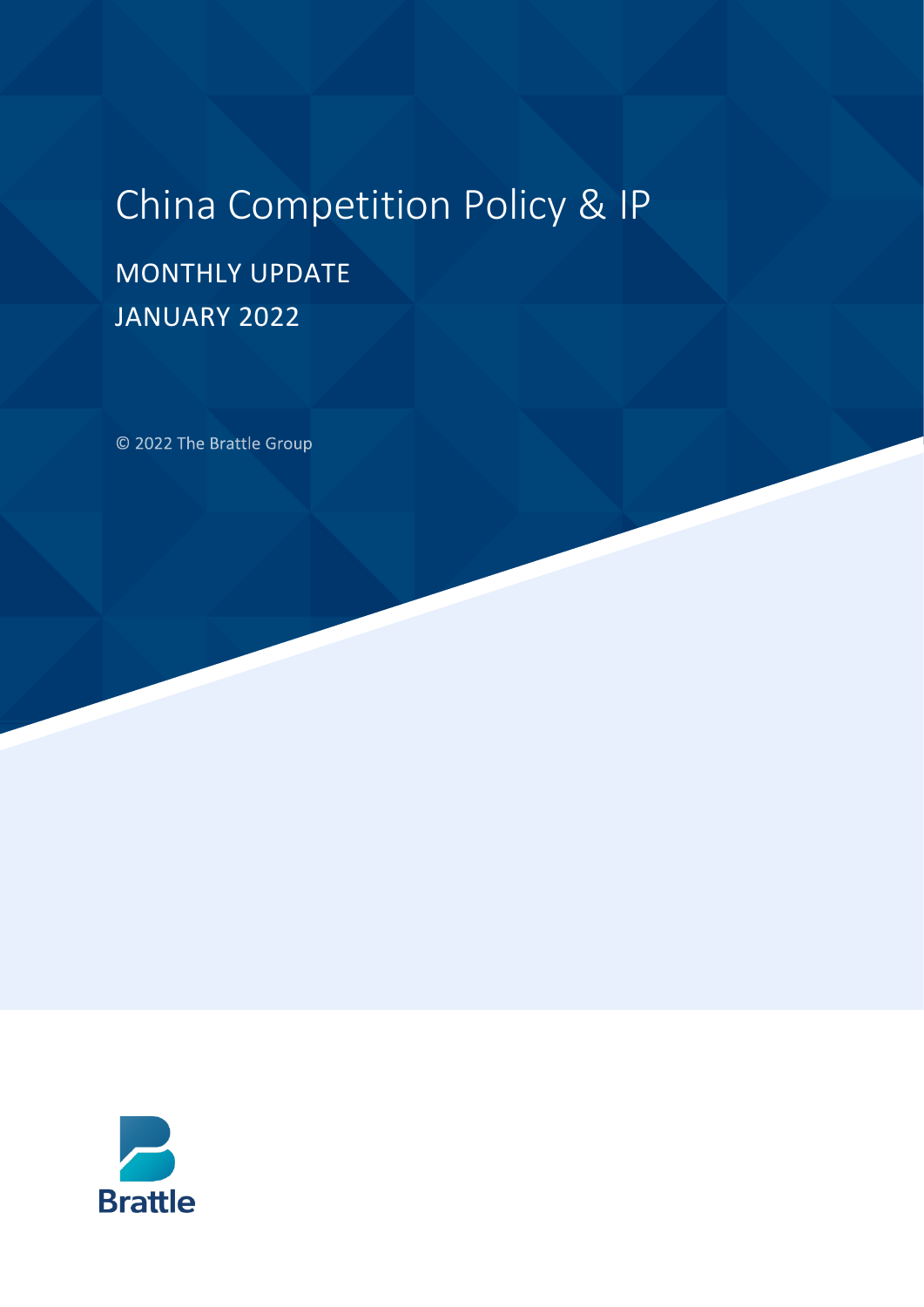#### TABLE OF CONTENTS

| SK hynix's Acquisition of Part of Intel's Memory and Storage Business Conditionally Approved by |
|-------------------------------------------------------------------------------------------------|
|                                                                                                 |
| Liujie Sentenced in First Unfair Competition Case Involving Livestreaming Data Rights 5         |
|                                                                                                 |
|                                                                                                 |
| Gree Ordered to Pay AUX RMB 167 Million in Damages in Patent Infringement Lawsuit  8            |
|                                                                                                 |

### About Brattle

The Brattle Group answers complex economic, regulatory, and financial questions for corporations, law firms, and governments around the world. We aim for the highest level of client service and quality in our industry.

We are distinguished by our credibility and the clarity of our insights, which arise from the stature of our experts; affiliations with leading international academics and industry specialists; and thoughtful, timely, and transparent work. Our clients value our commitment to providing clear, independent results that withstand critical review.

Brattle has over 500 talented professionals across four continents. For additional information about our experts and services, please visi[t brattle.com.](https://www.brattle.com/)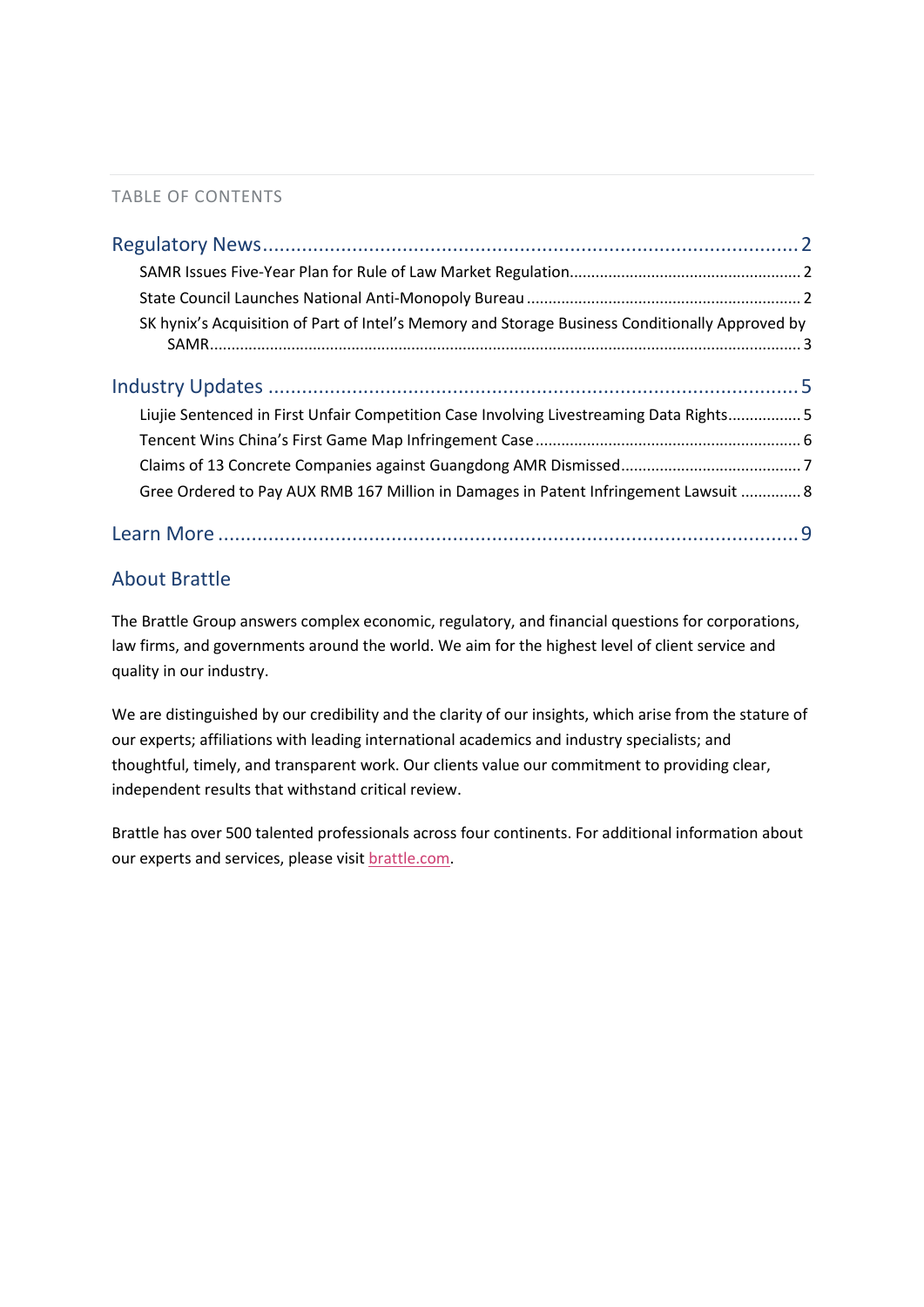### <span id="page-2-0"></span>Regulatory News **\_\_\_\_\_\_\_\_\_\_\_\_\_\_**

# <span id="page-2-1"></span>SAMR Issues Five-Year Plan for Rule of Law Market Regulation

### **[Read the Chinese version here](https://gkml.samr.gov.cn/nsjg/fgs/202112/t20211220_338199.html)**

On December 20, 2021, the State Administration for Market Regulation (SAMR) issued the "Rule of Law Market Regulation Development Implementation Guidelines (2021–2025)."

The guidelines, which provide a five-year plan for strengthening the rule of law in China's market economy, emphasize four main focus areas:

- 1. Strengthening anti-monopoly legislation and building a unified domestic market with high efficiency, standardization, and fair competition.
- 2. Actively promoting the formulation and revision of the Anti-Monopoly Law.
- 3. Strengthening and improving anti-monopoly enforcement and resolutely punishing monopolistic behaviors that harm the business environment.
- 4. Strengthening enforcement guidance in anti-monopoly and anti-unfair competition and intellectual property rights (IPR) infringement fields.

Through adherence to the guidelines, it is hoped that, by 2025, there will be an intelligent and efficient market supervision system with clear responsibilities for all market supervision departments.

# <span id="page-2-2"></span>State Council Launches National Anti-Monopoly Bureau

### **[Read the Chinese version here](https://www.samr.gov.cn/xw/mtjj/202112/t20211219_338196.html)**

On November 18, 2021, China signaled its intentions to further crack down on monopolies with the launch of the National Anti-Monopoly Bureau. The new agency, which shares a building with SAMR, will further enrich anti-monopoly supervision forces and provide a strong guarantee for antimonopoly work in China.

The Anti-Monopoly Bureau consists of three divisions, each focusing on a different task: the Competition Policy Coordination Department (policymaking), the Anti-Monopoly Law Enforcement Department I (antitrust enforcement), and the Anti-Monopoly Law Enforcement Department II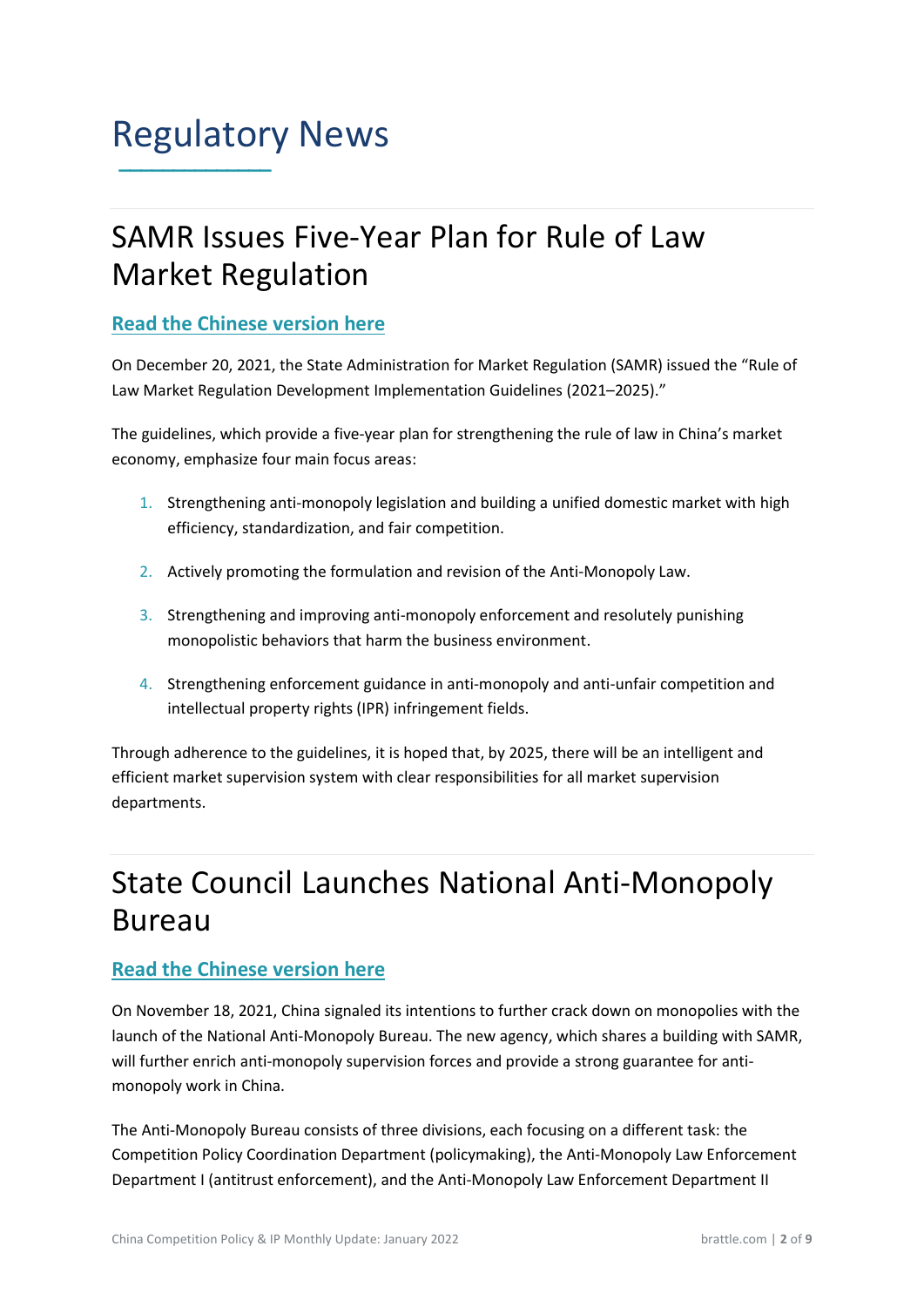(merger reviews). Along with the bureau's three divisions, the Competition Policy and Big Data Center was also established in an effort to strengthen theoretical research and technical support on anti-monopoly and competition policy.

Gan Lin has been appointed Director of the Anti-Monopoly Bureau. She also serves as the Deputy Director of SAMR as well as Secretary General of the State Council's Anti-Monopoly Committee.

In a December interview, Ms. Gan summarized SAMR's anti-monopoly achievements in recent years, which will lay a foundation for the Anti-Monopoly Bureau's work. Since SAMR took over antimonopoly supervision in China in 2018, the regulator has worked to improve the country's antimonopoly legal system and has investigated and handled 345 monopoly cases, concluding 1,920 cases of concentration of undertakings around key areas such as the platform economy, medicine, public utilities, building materials, and automobiles. SAMR has fully implemented the investigation system on fair competition, and – in the process – repealed and revised nearly 30,000 documents that hinder the unified national market and fair competition.

Further, the authority has improved the rules of the anti-monopoly system for the platform economy, investigating "either-or" behaviors and strictly reviewing merger cases. Since 2020, SAMR has imposed administrative penalties on 88 gun-jumping cases, with fines amounting to RMB 60 million in total.

Moving forward, the Anti-Monopoly Bureau will continue to work towards improving the antimonopoly legal system to further establish the foundation of the rule of law; strengthen antimonopoly supervision and enforcement to further maintain a fair competition order in the market; and optimize the anti-monopoly regulatory system and mechanisms to further enhance the effectiveness of anti-monopoly supervision.

# <span id="page-3-0"></span>SK hynix's Acquisition of Part of Intel's Memory and Storage Business Conditionally Approved by SAMR

#### **[Read the Chinese version here](https://www.samr.gov.cn/fldj/tzgg/ftjpz/202112/t20211222_338317.html)**

On December 22, 2021, SAMR announced it had approved SK hynix's acquisition of Intel Corporation's flash memory (NAND flash) and solid-state drive (SSD) business with restrictive conditions, finding that the transaction may have the effect of excluding or restricting competition in certain enterprise SSD markets.

In the proposed transaction under review, SK hynix – a South Korea-based, leading semiconductor supplier that produces memory, SSD, and image sensor-related products globally – sought to acquire part of Intel's memory and storage business, with Intel Corporation as the ultimate controller.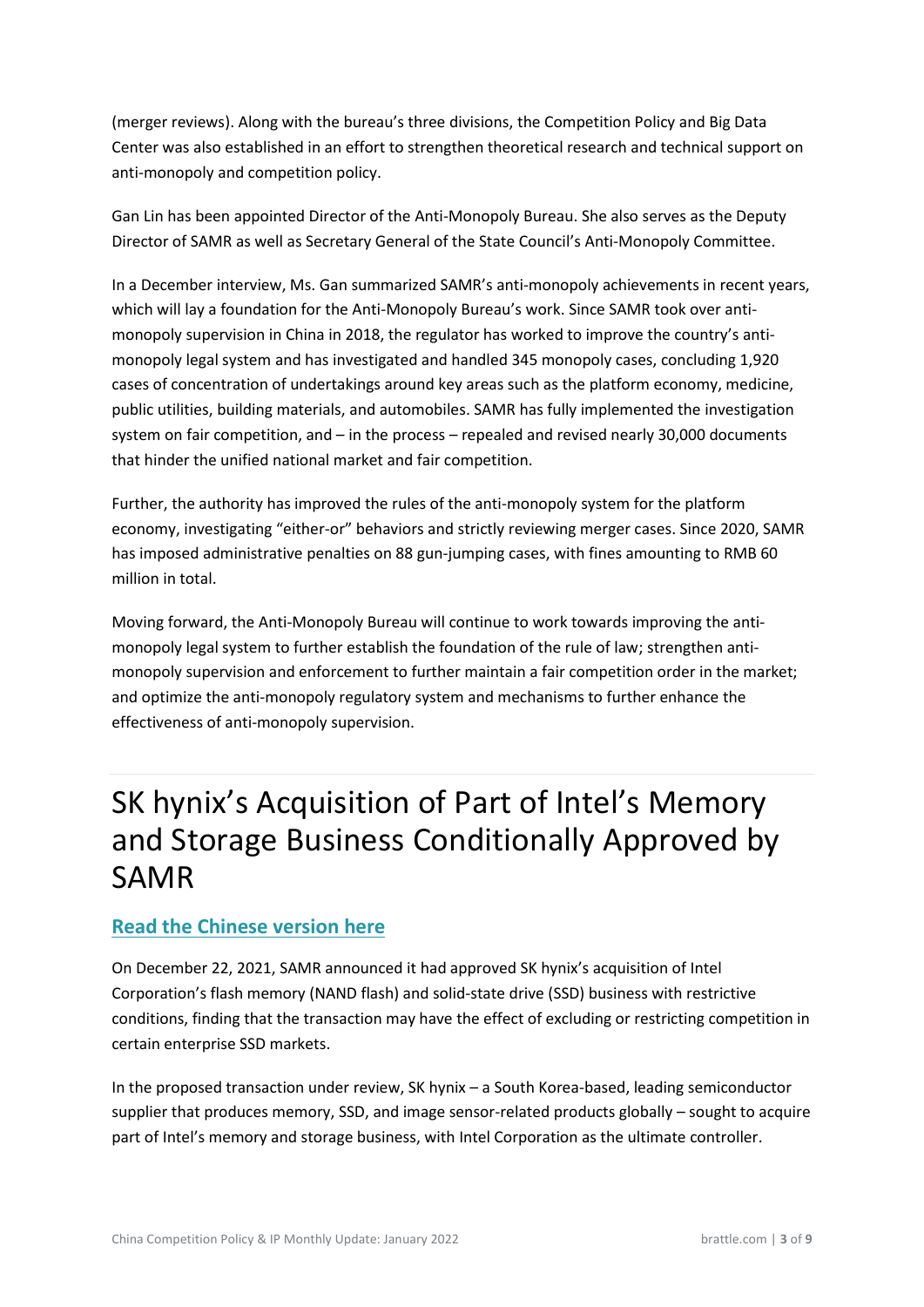The case has several relevant product markets. SK hynix and the target business have horizontal overlap in the PCIe enterprise SSD, the serial advanced technology attachment (SATA) enterprise SSD, customer SSD, and NAND flash memory markets. Additionally, SK hynix is engaged in the upstream dynamic random-access memory (DRAM) business, which has a vertical relationship with downstream SSDs, while NAND flash memory has the same vertical relationship with SSDs. SAMR defined the relevant geographic market in the case as the global market, while focusing on the situation in the Chinese market.

As assessed, SAMR believes that the transaction will increase the concentration of the PCIe and SATA enterprise SSD markets, enhancing the market power of the post-concentration entity. In 2020, in the global SATA enterprise SSD market and the global PCIe enterprise SSD market, the Herfindahl-Hirschman Index (HHI) measures were 2,544 and 2,775, respectively, and will become 2,851 and 3,456 after the concentration, with a significant increase in market concentration. Additionally, the number of major competitors in the market will be reduced, which may also enhance the incentive and ability of competitors in the relevant markets to coordinate prices.

According to the remedy proposal submitted by the filing parties, SAMR decided to approve the SK hynix-Intel concentration with additional restrictive conditions. The post-concentration entity will be required to fulfill six obligations, including no increases in average price, no expansions of production, and no bundled sales for the relevant products involved. Five years after the effective date of the restrictive conditions, the post-concentration entity may apply to SAMR to lift the conditions. SAMR will decide upon application whether to lift the conditions based on the state of competition in the market.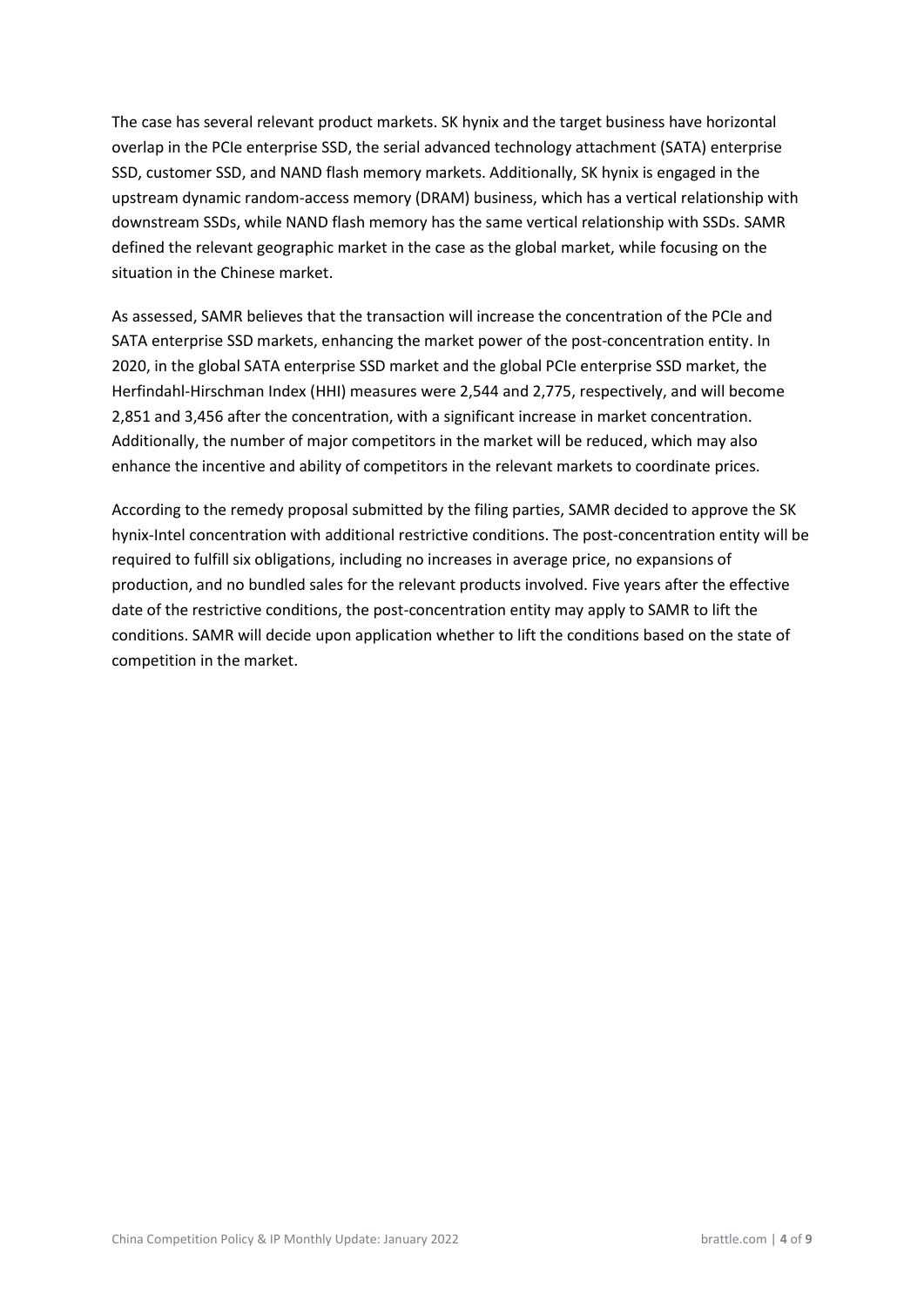### <span id="page-5-0"></span>Industry Updates **\_\_\_\_\_\_\_\_\_\_\_\_\_\_**

# <span id="page-5-1"></span>Liujie Sentenced in First Unfair Competition Case Involving Livestreaming Data Rights

### **[Read the Chinese version here](https://www.sohu.com/a/513518828_120756317)**

On December 21, 2021, the Yuhang District People's Court in Hangzhou, Zhejiang Province, handed down its judgement in an unfair competition dispute over livestreaming data rights between Beijing Microseeding Horizon Technology Co., Ltd. (Microseeding Horizon) and Shanghai Liujie Information Technology Co., Ltd. (Liujie), the developer and operator of Xiaohulu, a software as a service (SaaS) livestreaming website based on big data.

Microseeding Horizon, the plaintiff, is the operator of Douyin, the sister app of TikTok and – as of the end of 2021 – had over 10 million live broadcasters and hundreds of thousands of daily active users. It sued the defendant, Liujie, for unfair competition, alleging that Xiaohulu captured Douyin's nonpublic data through technical means and disclosed much of it, including the revenues earned by influencers on the platform as well as the tips – or virtual gifts – given to influencers by "head fans" on all major livestreaming platforms, including Douyin.

Microseeding Horizon requested compensation of RMB 4.5 million for economic losses and reasonable rights protection expenses, in addition to a statement on Xiaohulu admitting to wrongdoing.

The court examined Liujie's alleged conduct and found that the company – which denied using data capturing methods – did not give a convincing explanation on the specific technical means used to obtain Douyin's livestreaming data. The court also took into account multiple impacts of the alleged conduct, including:

- 1. **Impact on operators:** Liujie's actions undermined Microseeding Horizon's data display rules, which, in turn, disrupted the balance between user privacy and user loyalty on Douyin. Such conduct eroded users' expectations and trust in Microseeding Horizon's data security protection, thereby undermining the platform's competitive advantages.
- 2. **Impact on consumers:** Liujie obtained the corresponding basic data without the consent of the tipping users and the broadcasters, which violated their personal information rights.
- 3. **Impact on social and public interests:** Though there is no innovation in Liujie's use of Douyin's data, the sharing of the data could, to a certain extent, bring about vicious competition between platforms and even lead to family and social instability, thus harming the overall social welfare.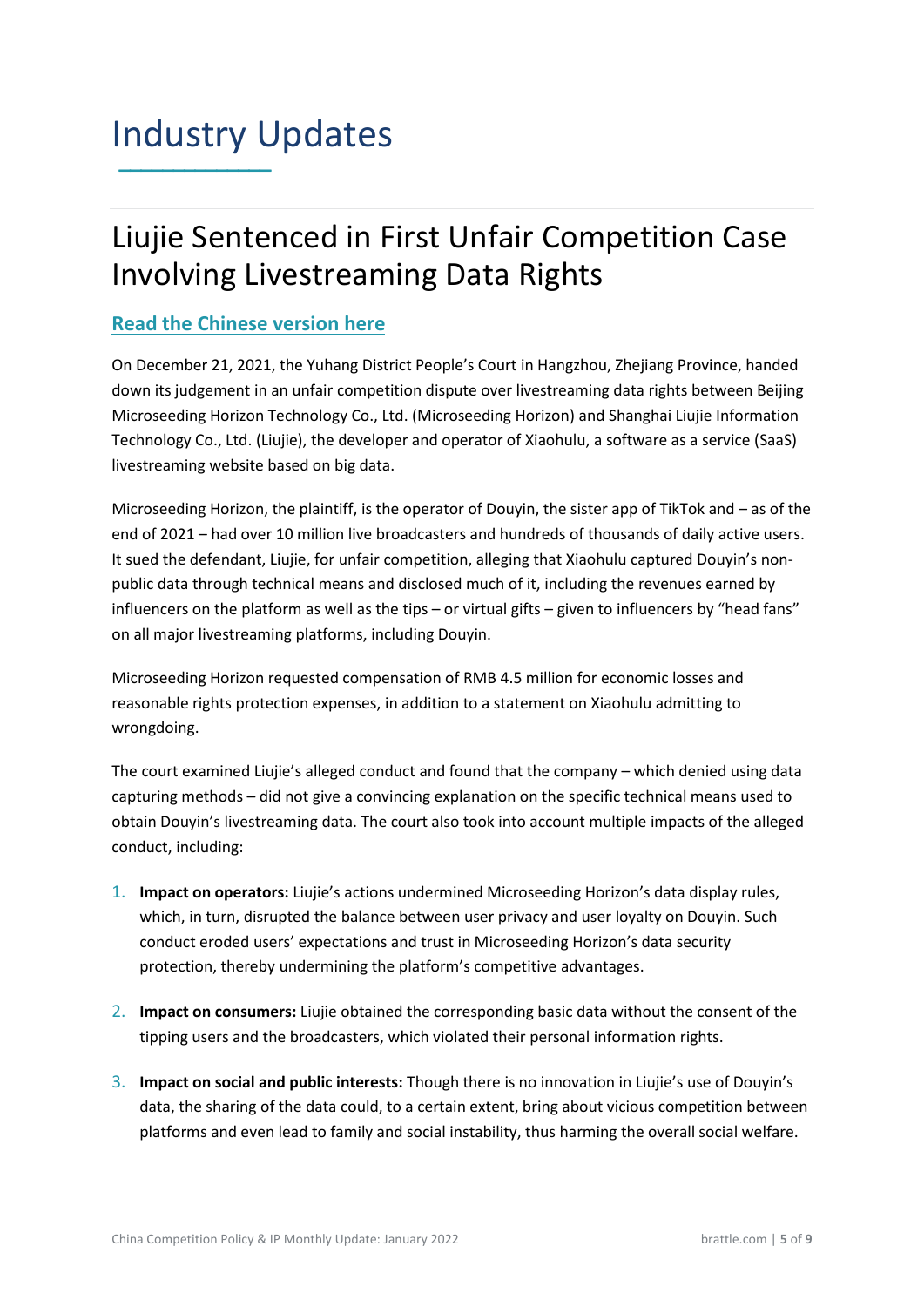Ultimately, the court determined that Liujie's procurement and use of Douyin's data was improper, and infringed upon the legitimate rights and interests of Microseeding Horizon and Douyin's influencers and tipping users. Likewise, Liujie's conduct disrupted the competitive order of the market and violated the Article 12 provisions of the Anti-Unfair Competition Law, constituting unfair competition.

The court ruled that Liujie should immediately stop the behavior; publish a statement on the official Xiaohulu website to eliminate the impact of their behavior; and compensate Microseeding Horizon RMB 1,000,000 for economic losses, including reasonable costs.

# <span id="page-6-0"></span>Tencent Wins China's First Game Map Infringement Case

### **[Read the Chinese version here](https://new.qq.com/omn/20211213/20211213A08LRO00.html)**

On December 6, 2021, the High People's Court of Guangdong publicly announced China's first effective judgement on infringement disputes over game maps. The dispute, an appeal of a copyright infringement and unfair competition case, was between plaintiff Shenzhen Tencent Computer System Co., Ltd. (Tencent) and defendants Changyou Yunduan (Beijing) Technology Co., Ltd. (Changyou Yunduan) and Hero Entertainment Co., Ltd. (Hero Entertainment).

Tencent is the exclusive agent for the operation of *Cross Fire*, a popular online first-person shooter game that launched in mainland China in 2007. Industry experts opined that the content of madefor-mobile *Crisis Action,* a shooter game developed by Changyou Yunduan and operated by Hero Entertainment, has similarities with *Cross Fire* in terms of maps, gameplay, and UI interface. In 2017, Tencent sued Changyou Yunduan, Hero Entertainment, and other related parties for copyright infringement and unfair competition, and requested RMB 98 million in compensation.

In the first-instance judgement in 2019, the Intermediate People's Court of Shenzhen held that *Crisis Action*'s six game maps did indeed constitute copyright infringement, ordered each defendant to stop infringement, and awarded Tencent RMB 45 million of compensation. The defendants appealed the judgement.

In the recent second-instance judgement, the High People's Court of Guangdong's final ruling found that four – instead of six – of *Crisis Action*'s game maps constituted infringement. The court held that the virtual space constructed by the game map is, to a certain extent, a digital expression of the simulated real world and an important platform for realizing the interaction between the virtual and the real. When the spatial layout structure of the game map is specific enough and meets the characteristics of a graphic work, it can be protected as such. The court determined that, for shooting games, the spatial layout structure of the game scene map is key to its creation and the game's core expression, and should thus be recognized as a graphic work.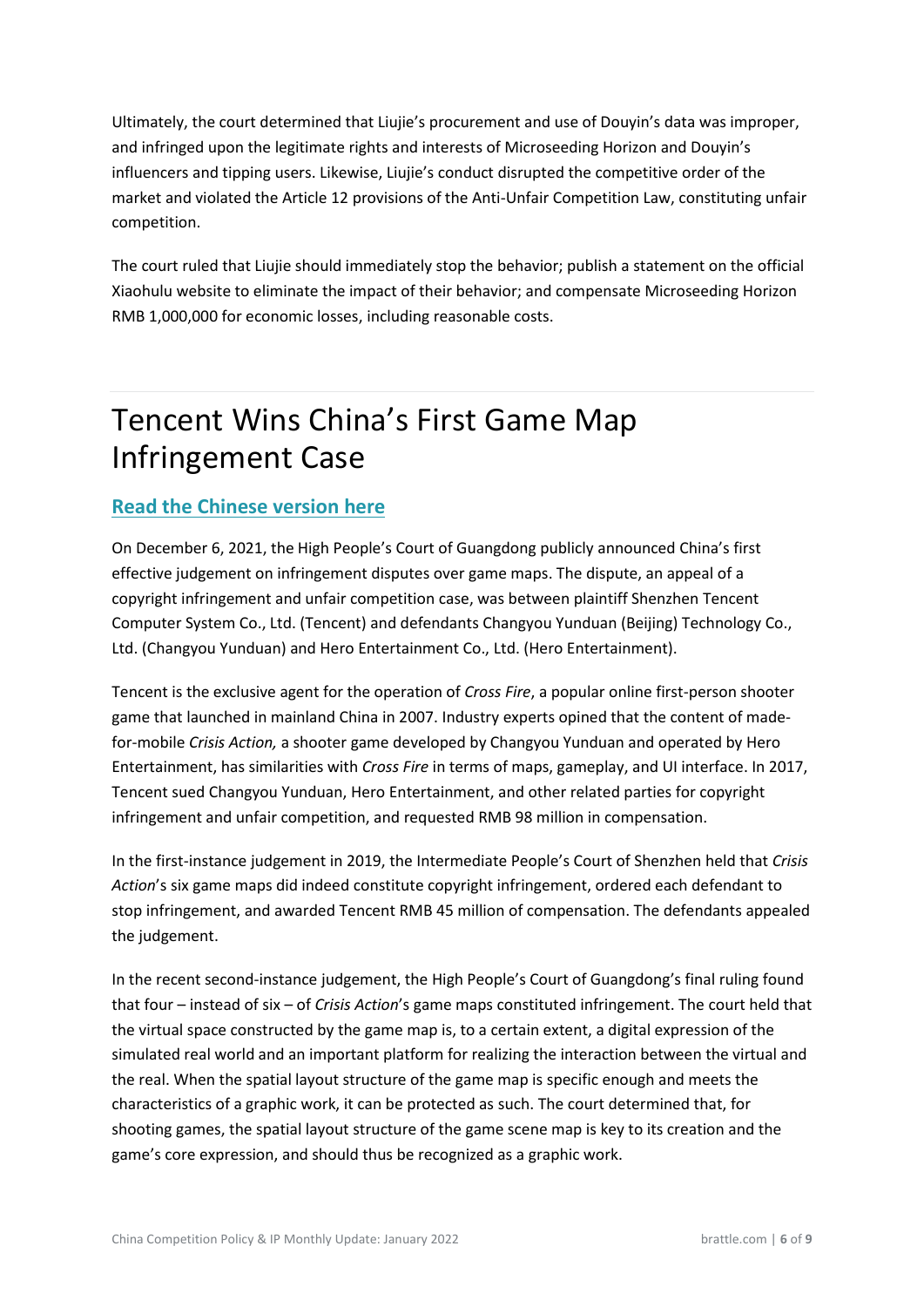For compensation, the court determined that Tencent would be awarded RMB 25 million. This figure was determined by multiplying the total *Crisis Action* profits by the contribution ratio of individual game maps to the game as a whole, and by the usage rate of the infringed game maps versus all of the game's maps.

# <span id="page-7-0"></span>Claims of 13 Concrete Companies against Guangdong AMR Dismissed

### **[Read the Chinese version here](https://new.qq.com/omn/20211129/20211129A0A9VO00.html)**

The Guangzhou Intellectual Property Court handed down its first-instance judgement in several disputes over administrative penalties, which were brought by 13 concrete companies in Guangdong against the Guangdong Administration of Market Regulation (Guangdong AMR). The court dismissed all 13 cases.

On February 21, 2017, the former Guangdong Anti-Monopoly Bureau received a report that several ready-mixed concrete companies in the urban areas of Maoming and Gaozhou were suspected of monopolizing by issuing joint price increases. In October 2018, the case was transferred to the Guangdong AMR and, on June 1, 2020, the local regulator issued an administrative penalty decision.

Guangdong AMR found that 19 companies with competitive relationships – including Maoming Hongji Building Materials Co., Ltd., Huazhou Avenue Building Materials Co., Ltd., and Guangdong Avenue Building Materials Co., Ltd. – negotiated and exchanged information on unified increases in the sales price of concrete through gatherings and WeChat groups, and reached an oral monopoly agreement to "fix or change the price of goods." This violated Article 13 of the Anti-Monopoly Law, and the 19 companies were each fined separately with penalties ranging from RMB 30,000 to RMB 1.2 million.

Among the 19 companies involved, 13 refused to accept the decision and, in turn, filed 13 administrative lawsuits with the Guangzhou Intellectual Property Court. The relevant cases were heard by the court's administrative special trial collegiate panel. The panel held that the administrative penalty decision made by the Guangdong AMR was clear in terms of facts and correct in its application of the law following legal procedures. Additionally, it found that the 13 companies' petition to revoke the above-mentioned administrative actions had no factual and legal basis, and thus should be rejected according to law.

The 13 companies have once again refused the judgement, and have appealed for a second trial.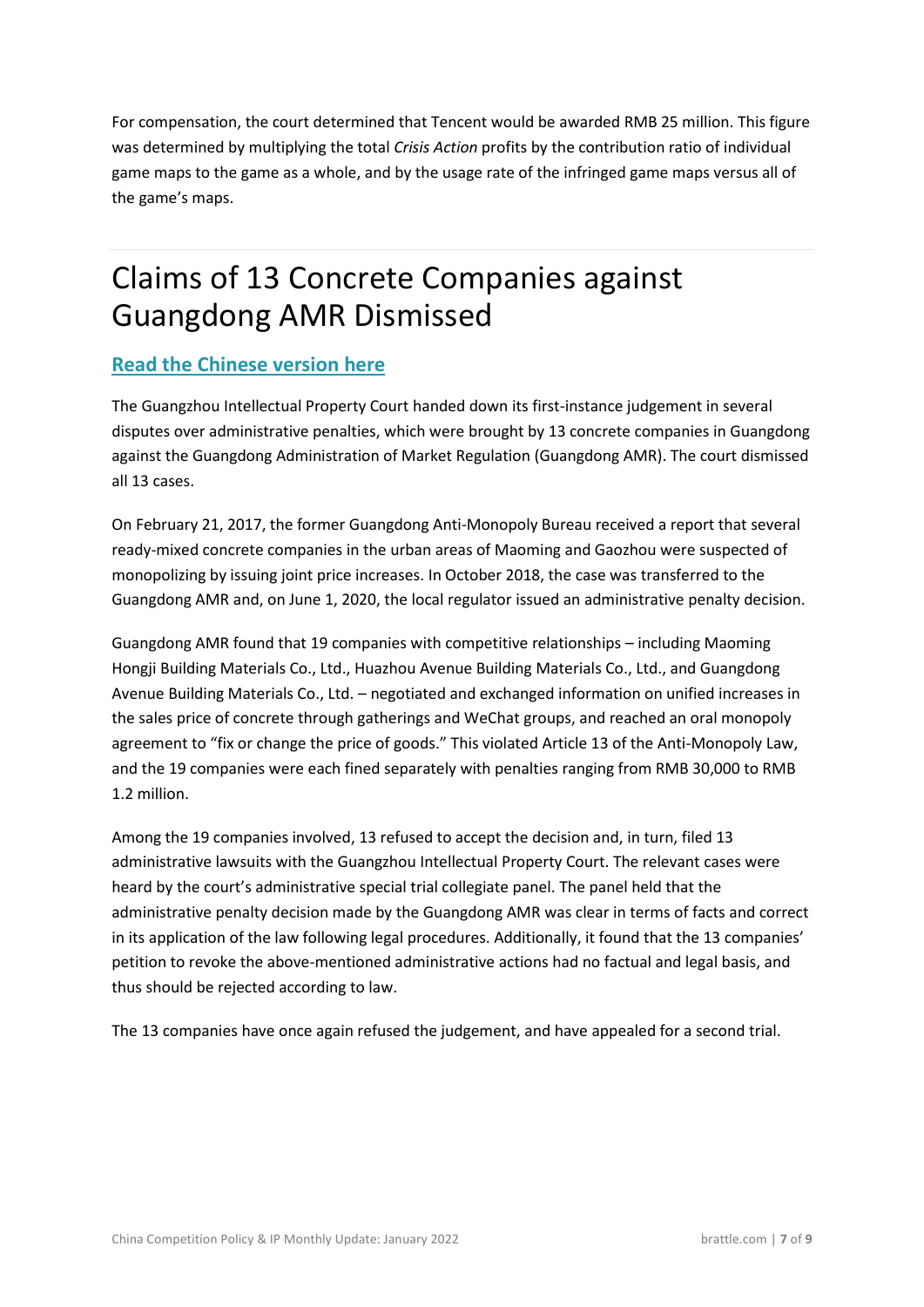# <span id="page-8-0"></span>Gree Ordered to Pay AUX RMB 167 Million in Damages in Patent Infringement Lawsuit

### **[Read the Chinese version here](https://new.qq.com/omn/20211219/20211219A02AB100.html)**

On December 8, 2021, the Intermediate People's Court of Ningbo issued two civil judgements finding that AUX Air Conditioning Co., Ltd. (AUX), which sued Gree Electric Appliances Co., Ltd. (Gree) and Ningbo Yongge Information Technology Co. Ltd. (Yongge) for two invention patent infringements, was owed RMB 167 million in compensation by the defendants.

The patent involved in the cases was an invention patent titled "compressor," with the patent number ZL00811303.3. The plaintiff, AUX, claimed that defendant Yongge sold a GREE Pinyuan air conditioner, which infringed AUX's patent rights. After technical comparison of the Gree air conditioner to their own units, AUX believed that the alleged infringing product had already fallen into the protection scope of its patent rights. AUX claimed that the manufacturer Gree should bear the responsibility of compensation, and that the seller Yongge should bear the responsibility of taking down the e-commerce products and paying the litigation costs.

On July 19 and October 15, 2021, the Intermediate People's Court of Ningbo held public hearings on the case. The court held that the infringing technical solution fell within the scope of protection of the patent-in-suit and that Gree's defense, which was that the technology in question was already publicly known, was not valid according to the judicial appraisal, patent specification, and relevant regulations. The court ordered Gree to provide AUX with economic compensation of RMB 96 million and RMB 70.6 million, respectively, for the two cases of infringement, totaling RMB 167 million.